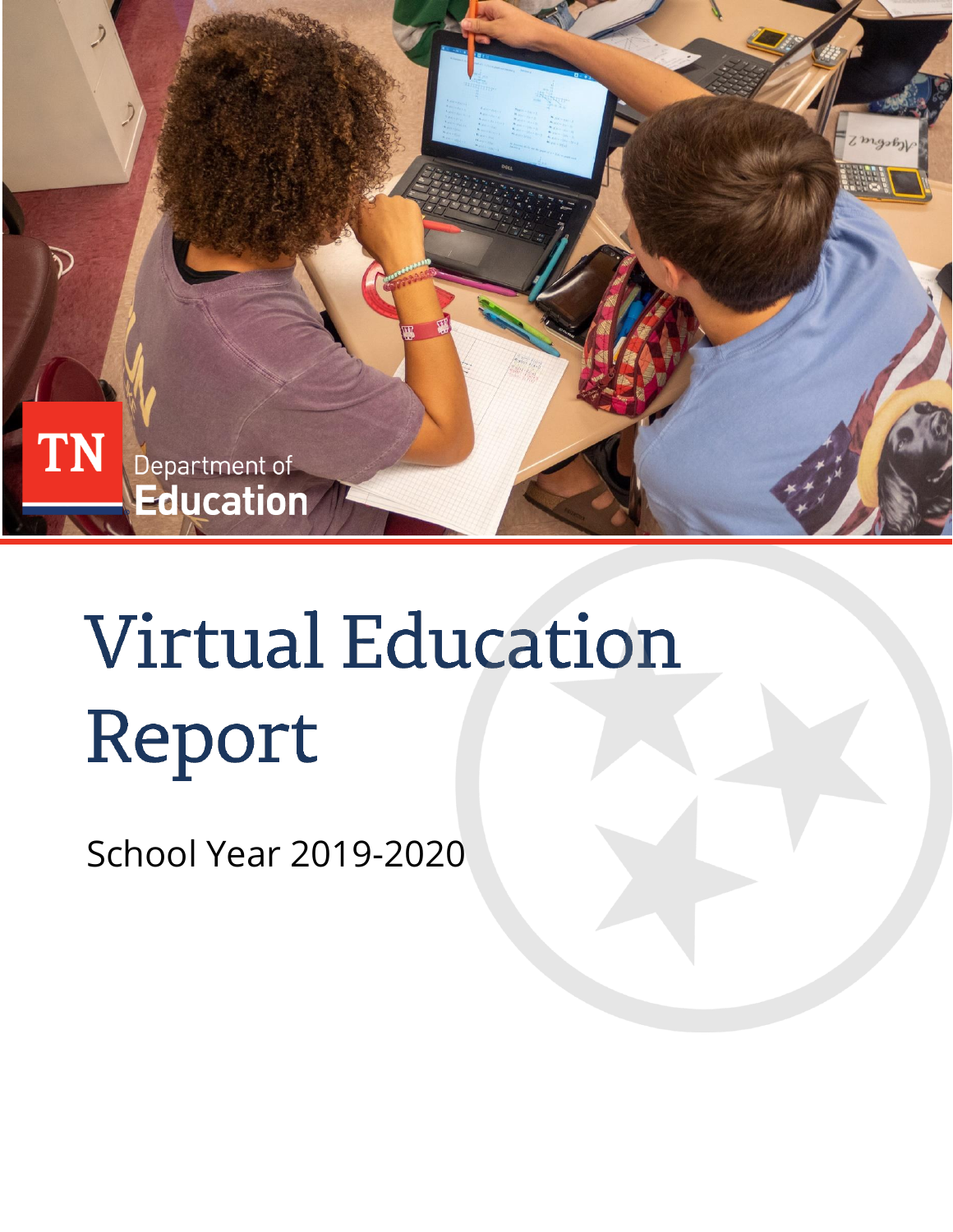# Introduction

Each year, the Tennessee Department of Education releases an annual report on virtual programs and virtual public schools operating in the state. In compliance with T.C.A. § 49-16-104, the report provides information on student enrollment, academic performance, as well as funding for virtual education.

Additional information regarding virtual education is available on the Tennessee Department of Education's [virtual school webpage.](https://www.tn.gov/education/school-options/virtual-schools.html)

#### *Background*

In 2011, the Tennessee General Assembly passed the *Virtual Public Schools Act*, authorizing school districts to establish virtual public schools. A virtual school is a public school that "uses technology in order to deliver a significant portion of instruction to its students via the internet in a virtual or remote setting" (T.C.A. § 49-16-203). Virtual school students take all courses online, but in some cases, students may receive support in a physical location.

While school districts may manage their own virtual schools or may contract for services with non-profit and for-profit entities, all virtual schools must comply with the same laws, rules, and regulations as traditional public schools on curriculum standards, class size, length of the school day and school year, regular student assessments, and teacher qualifications.

*Virtual schools must comply with the same laws, rules, and regulations as traditional public schools.*

Of the seventeen virtual schools operating in Tennessee, twelve are operated by the school districts. Two in Union County, Tennessee Virtual Academy and Tennessee Virtual High School, are operated by K-12, Inc. The three virtual schools in Robertson County, Robertson County Virtual School, Tennessee Connections Academy K-8 and Tennessee Connections Academy 9-12, are operated by Connections Education LLC dba Pearson Online & Blended Learning K-12 USA.

Districts may determine enrollment criteria for their virtual schools. Districts have the option to charge tuition if an enrolling virtual school student does not live within district borders. Virtual schools in Tennessee offer a broad range of online courses and services to reach a variety of students who seek personalized pathways to learning opportunities.

Throughout Tennessee, virtual instruction takes many forms including:

- **Synchronous learning:** Students and instructors must be online at the same time. Instruction takes place in real time at a specific set time.
- **Asynchronous learning:** Students may take online courses at their own pace and on their own schedule. Instructors provide materials, lectures, tests, and assignments that can be accessed at any time.

Students with unique learning needs, including those with disabilities and limited English proficiency, may enroll and participate in a virtual school. Virtual schools are required to comply with federal laws addressing special populations, including the Individuals with Disabilities Education Act (IDEA), and must provide all services required by a student's Individualized Education Program (IEP), Section 504 Plan, or Individual Learning Plan (ILP).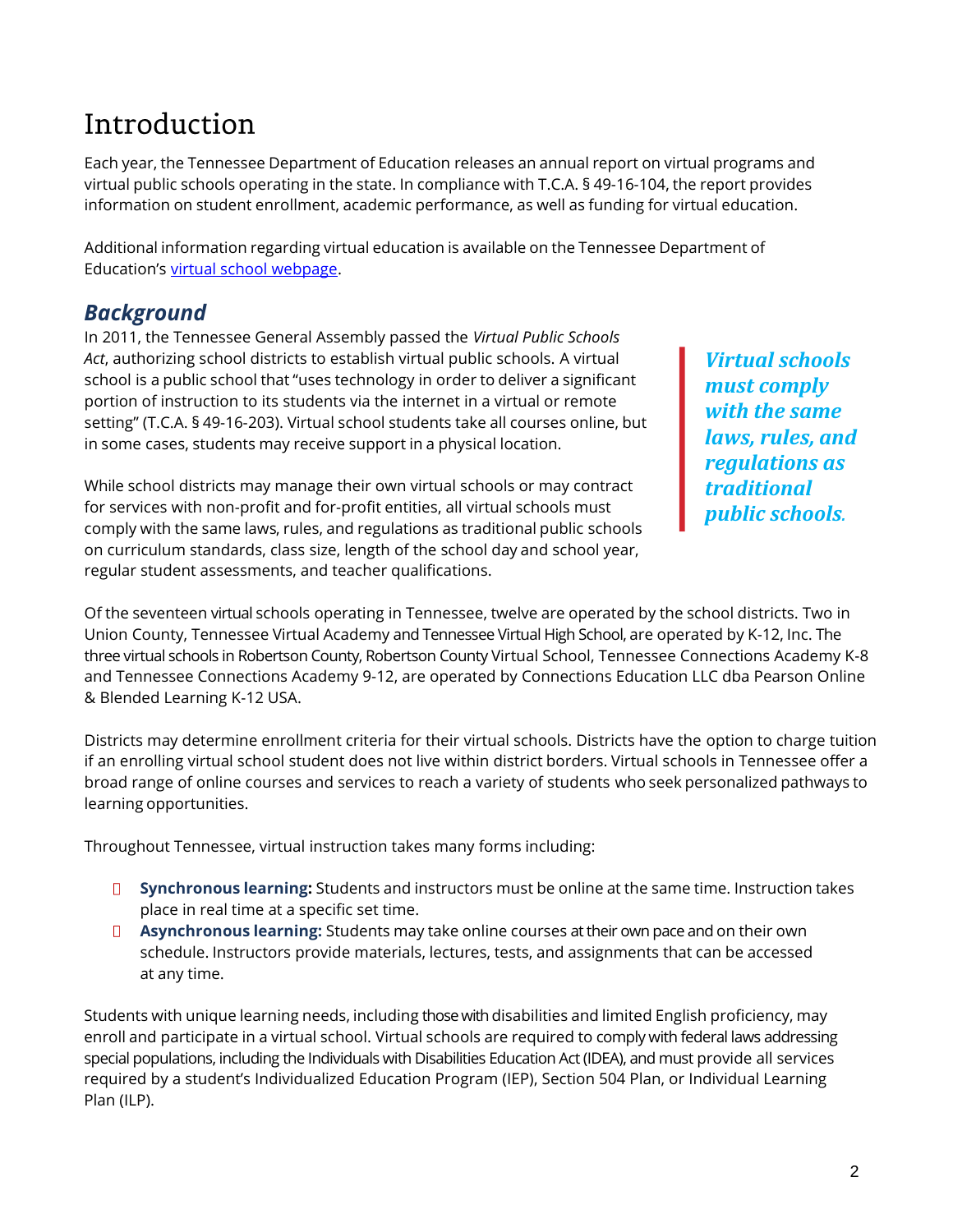# 2019-2020 Virtual School Information

The charts below provide details on all Tennessee virtual schools operating during the 2019-20 school year. The information includes grade configurations, enrollment, demographics, attendance, promotion, mobility, attrition, academics, and funding.

| <b>School</b>                                                      | <b>District</b>         | <b>Date Opened</b> | <b>Grades</b><br><b>Served</b> | <b>In-District/</b><br><b>Statewide</b> |
|--------------------------------------------------------------------|-------------------------|--------------------|--------------------------------|-----------------------------------------|
| Barry Tatum Academy (formerly Tennessee<br>Virtual On-Line School) | <b>Wilson County</b>    | January 1, 2012    | $K-12$                         | In-District                             |
| <b>Bradley County Virtual School</b>                               | <b>Bradley County</b>   | April 20, 2012     | $3 - 12$                       | In-District                             |
| Hamilton County Virtual School                                     | Hamilton<br>County      | January 31, 2012   | $K-12$                         | In-District                             |
| Marion Virtual High School                                         | <b>Marion County</b>    | August 1, 2019     | $9 - 12$                       | In-District                             |
| Memphis Virtual School                                             | <b>Shelby County</b>    | July 1, 2013       | $6 - 12$                       | Statewide                               |
| <b>MNPS Virtual School</b>                                         | Davidson<br>County      | July 1, 2011       | $5 - 12$                       | In-District                             |
| Pioneer Virtual Academy*                                           | Perry County            | August 2, 2019     | $6 - 12*$                      | In-District                             |
| Polk Innovative Learning Academy                                   | Polk County             | July 1, 2019       | $K-10$                         | Statewide                               |
| Robertson County Virtual School                                    | Robertson<br>County     | July 1, 2012       | $3 - 12$                       | In-District                             |
| Tennessee Connections Academy K-8                                  | <b>Robertson County</b> | August 5, 2019     | $K-8$                          | Statewide                               |
| Tennessee Connections Academy 9-12                                 | <b>Robertson County</b> | August 5, 2019     | $9 - 12$                       | Statewide                               |
| Tennessee Online Public School                                     | <b>Bristol City</b>     | November 21, 2011  | $9 - 12$                       | Statewide                               |
| Tennessee Virtual Academy                                          | <b>Union County</b>     | July 1, 2011       | K-8                            | Statewide                               |
| Tennessee Virtual High School                                      | <b>Union County</b>     | July 1, 2019       | $9 - 12$                       | Statewide                               |
| Tennessee Virtual Learning Academy                                 | Washington<br>County    | July 1, 2014       | $9 - 12$                       | Statewide                               |
| VITAL: Upper Cumberland e- Learning<br><b>Network</b>              | Putnam<br>County        | July 19, 2011      | $K-12$                         | In-District                             |
| E. B. Wilson                                                       | Sumner<br>County        | August 1, 2013     | $K-12$                         | In-District                             |

Table 1. Full-Time Active Virtual Schools in Tennessee (2019-20 School Year.)

*\*Pioneer Virtual Academy added 5th grade mid-way through the 2019-20 School Year.*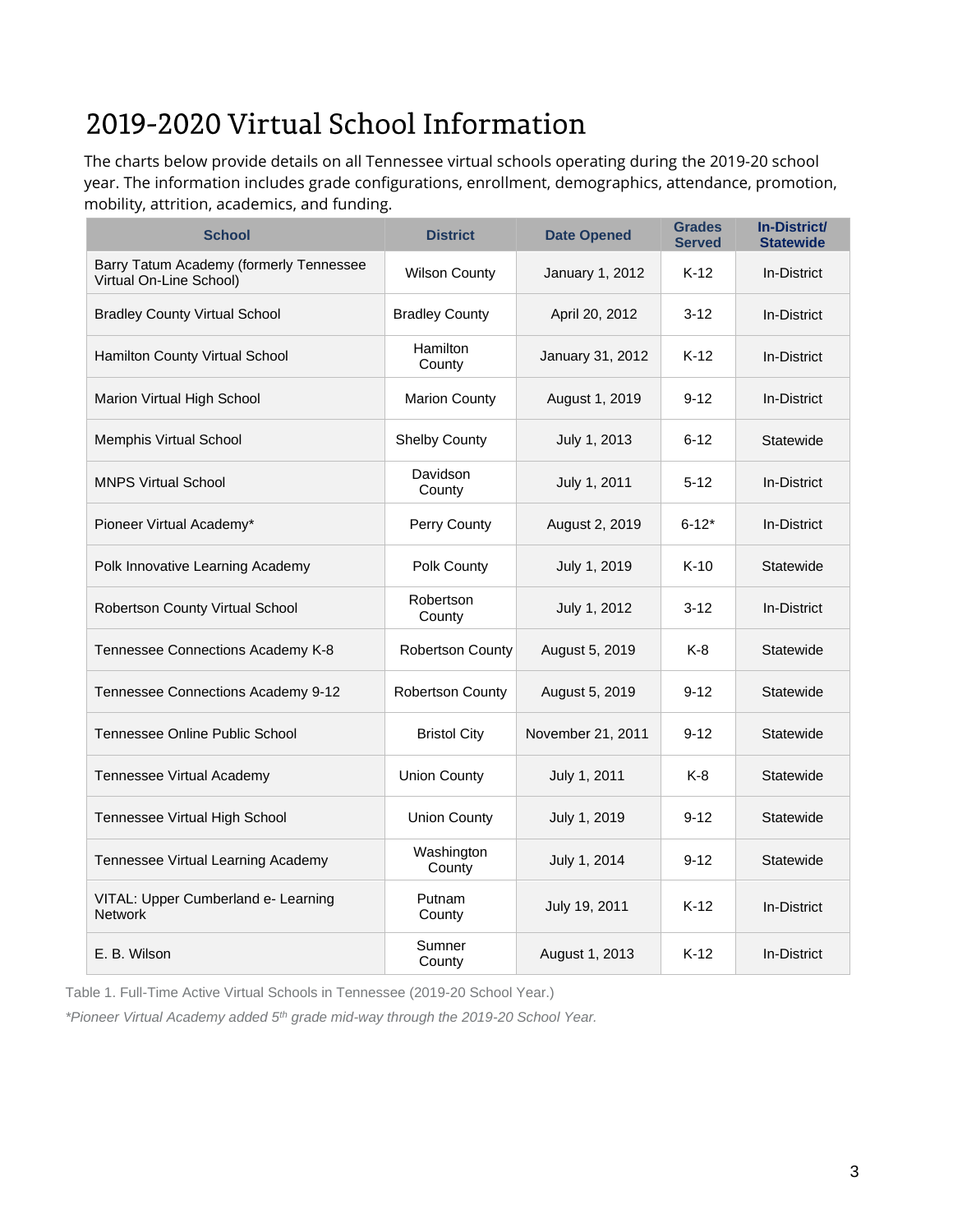#### *Overall Student Enrollment*

| <b>School</b>                                                                             | <b>Enrollment</b>    |                      |                      |                      |                      |                      |                      |               |          |
|-------------------------------------------------------------------------------------------|----------------------|----------------------|----------------------|----------------------|----------------------|----------------------|----------------------|---------------|----------|
|                                                                                           | <b>SY 11-12</b>      | SY 12-13             | SY 13-14             | SY 14-15             | SY 15-16             | SY 16-17             | <b>SY 17-18</b>      | SY 18-19      | SY 19-20 |
| <b>Barry Tatum</b><br>Academy<br>(formerly<br><b>Tennessee Virtual</b><br>On-Line School) | <b>Not</b><br>Opened | 18                   | 29                   | 31                   | 35                   | 39                   | 55                   | 75            | 114      |
| <b>Bradley County</b><br>Virtual School                                                   | <b>Not</b><br>Opened | 34                   | 69                   | 85                   | 70                   | 48                   | 43                   | 51            | 67       |
| Hamilton County<br>Virtual School                                                         | Not<br>Opened        | 22                   | 26                   | 19                   | 30                   | 27                   | 28                   | 31            | 35       |
| <b>Marion Virtual</b><br>High School                                                      | Not<br>Opened        | Not<br>Opened        | Not<br>Opened        | <b>Not</b><br>Opened | Not<br>Opened        | <b>Not</b><br>Opened | Not<br>Opened        | Not<br>Opened | 3        |
| Memphis Virtual<br>School                                                                 | Not<br>Opened        | 111                  | 150                  | 97                   | 102                  | 168                  | 93                   | 163           | 106      |
| <b>MNPS Virtual</b><br>School                                                             | 16                   | 85                   | 89                   | 140                  | 122                  | 97                   | 98                   | 92            | 90       |
| Pioneer Virtual<br>Academy                                                                | <b>Not</b><br>Opened | <b>Not</b><br>Opened | <b>Not</b><br>Opened | <b>Not</b><br>Opened | <b>Not</b><br>Opened | <b>Not</b><br>Opened | <b>Not</b><br>Opened | Not<br>Opened | 14       |
| Polk Innovative<br>Learning Academy                                                       | Not<br>Opened        | <b>Not</b><br>Opened | Not<br>Opened        | Not<br>Opened        | Not<br>Opened        | <b>Not</b><br>Opened | Not<br>Opened        | Not<br>Opened | 73       |
| <b>Robertson County</b><br>Virtual School                                                 | Not<br>Opened        | 19                   | 19                   | 25                   | 38                   | 38                   | 50                   | 42            | 44       |
| Tennessee<br>Connections<br>Academy K-8                                                   | Not<br>Opened        | <b>Not</b><br>Opened | Not<br>Opened        | <b>Not</b><br>Opened | Not<br>Opened        | <b>Not</b><br>Opened | Not<br>Opened        | Not<br>Opened | 701      |
| Tennessee<br>Connections<br>Academy 9-12                                                  | Not<br>Opened        | <b>Not</b><br>Opened | Not<br>Opened        | <b>Not</b><br>Opened | Not<br>Opened        | <b>Not</b><br>Opened | Not<br>Opened        | Not<br>Opened | 532      |
| Tennessee Online<br>Public School                                                         | Not<br>Opened        | 58                   | 138                  | 222                  | 208                  | 222                  | 224                  | 216           | 173      |
| <b>Tennessee Virtual</b><br>Academy                                                       | 1,749                | 3,014                | 2,676                | 1,379                | 634                  | 733                  | 1,217                | 1,348         | 1,343    |
| <b>Tennessee Virtual</b><br>High School                                                   | Not<br>Opened        | Not<br>Opened        | Not<br>Opened        | Not<br>Opened        | Not<br>Opened        | Not<br>Opened        | Not<br>Opened        | Not<br>Opened | 514      |
| <b>Tennessee Virtual</b><br>Learning Academy                                              | Not<br>Opened        | Not<br>Opened        | Not<br>Opened        | Not<br>Opened        | $10$                 | 6                    | 16                   | 37            | 29       |
| VITAL: Upper<br>Cumberland e-<br>Learning<br>Network                                      | Not<br>Opened        | Not<br>Opened        | Not<br>Opened        | $\mathsf 9$          | $\overline{7}$       | $\sqrt{4}$           | 5                    | 53            | 127      |
| E.B. Wilson                                                                               | $^\star$             | 9                    | 20                   | 53                   | 81                   | 72                   | 96                   | 58            | 102      |

Table 2. Full-Time Student Enrollment *\*Data not available*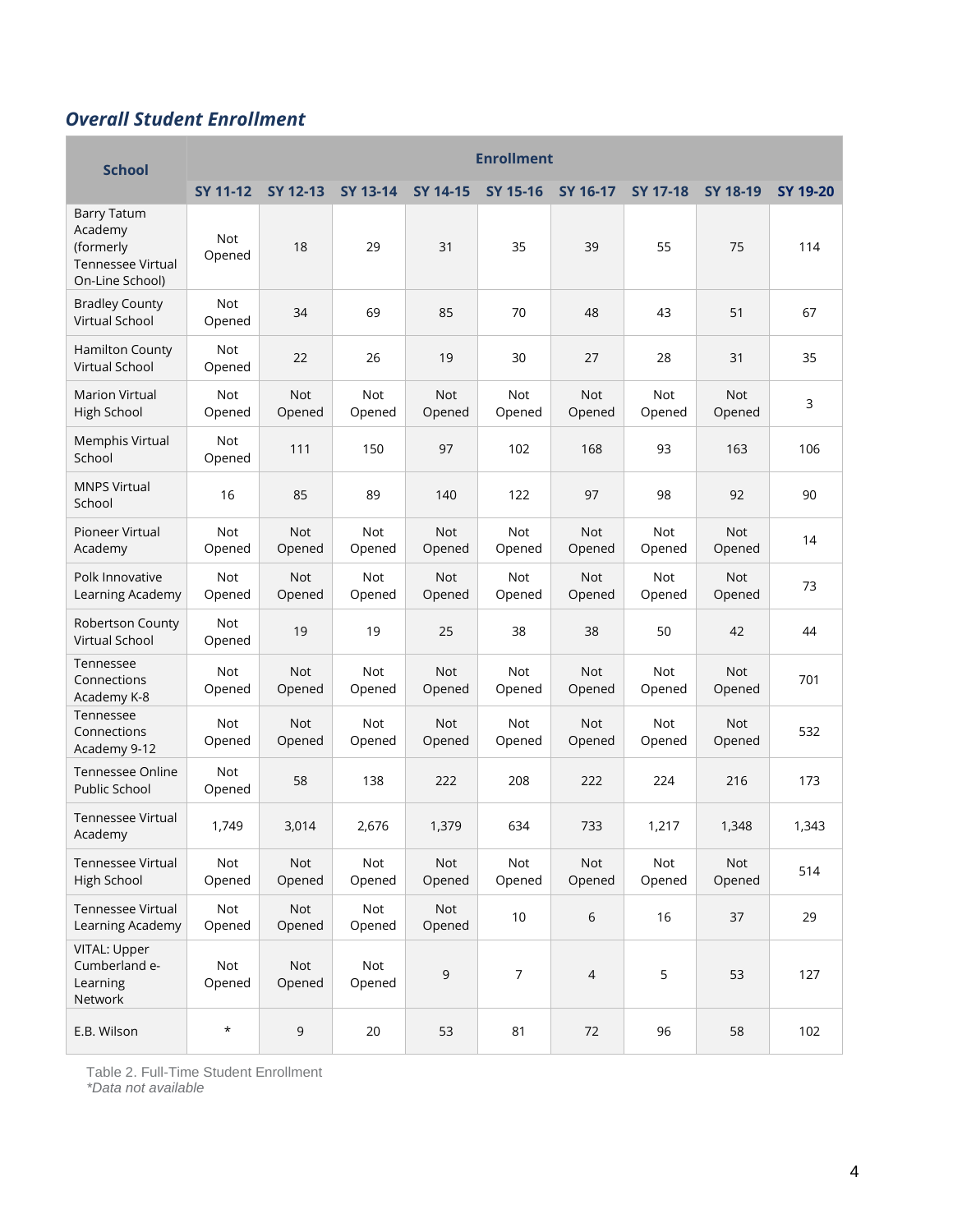### *School Demographics*

| <b>School</b>                                                         | % Economically<br><b>Disadvantaged</b><br><b>Students</b> |            | % Students with | <b>Disabilities</b> | % Limited English<br><b>Proficient</b> |            |  |
|-----------------------------------------------------------------------|-----------------------------------------------------------|------------|-----------------|---------------------|----------------------------------------|------------|--|
|                                                                       | <b>SCH</b>                                                | <b>LEA</b> | <b>SCH</b>      | <b>LEA</b>          | <b>SCH</b>                             | <b>LEA</b> |  |
| Barry Tatum Academy<br>(formerly Tennessee Virtual<br>On-Line School) | 15.8%                                                     | 12.5%      | 14.9%           | 12.7%               | 0.9%                                   | 5.2%       |  |
| <b>Bradley County Virtual</b><br>School                               | 23.9%                                                     | 35%        | 4.5%            | 10.8%               | 0.0%                                   | 2.8%       |  |
| Hamilton County Virtual<br>School                                     | 0.0%                                                      | 33.2%      | 2.9%            | 12.3%               | 0.0%                                   | 9.8%       |  |
| Marion Virtual High School                                            | $^\star$                                                  | 42%        | $^\star$        | 13.3%               | $^\star$                               | 1.4%       |  |
| Memphis Virtual School                                                | 41.3%                                                     | 55.6%      | 11.0%           | 11.0%               | 3.7%                                   | 12.0%      |  |
| <b>MNPS Virtual School</b>                                            | 15.6%                                                     | 39.7%      | 3.3%            | 12.5%               | 1.1%                                   | 26.4%      |  |
| Pioneer Virtual Academy                                               | 0.0%                                                      | 3.4%       | 7.7%            | 18.5%               | 0.0%                                   | 0.0%       |  |
| Polk Innovative Learning<br>Academy                                   | 52.0%                                                     | 36.5%      | 18.7%           | 16.2%               | 0.0%                                   | 0.2%       |  |
| Robertson County Virtual<br>School                                    | 19.6%                                                     | 21.6%      | 10.9%           | 14.0%               | 1.0%                                   | 9.4%       |  |
| <b>Tennessee Connections</b><br>Academy K-8                           | 0.3%                                                      | 21.6%      | 10.2%           | 14.0%               | 0.3%                                   | 9.4%       |  |
| <b>Tennessee Connections</b><br>Academy 9-12                          | 0.2%                                                      | 21.6%      | 7.9%            | 14.0%               | 0.0%                                   | 9.4%       |  |
| Tennessee Online Public<br>School                                     | 8.1%                                                      | 26.4%      | 4.0%            | 13.7%               | 0.0%                                   | 1.4%       |  |
| Tennessee Virtual Academy                                             | 44.3%                                                     | 42.0%      | 13.0%           | 14.5%               | 2.2%                                   | 1.3%       |  |
| Tennessee Virtual High<br>School                                      | 38.6%                                                     | 42.0%      | 16.3%           | 14.5%               | 2.3%                                   | 1.3%       |  |
| Tennessee Virtual Learning<br>Academy                                 | 27.6%                                                     | 25.3%      | 0.0%            | 15.0%               | 0.0%                                   | 0.7%       |  |
| VITAL: Upper Cumberland e-<br>Learning Network                        | 14.8%                                                     | 31.5%      | 3.0%            | 14.8%               | 0.0%                                   | 9.1%       |  |
| E.B. Wilson                                                           | 1.1%                                                      | 1.0%       | 44.2%           | 13.3%               | 0.0%                                   | 4.0%       |  |

Table 3. Virtual School Student Characteristics (2019-20 School Year) *\*Data not available*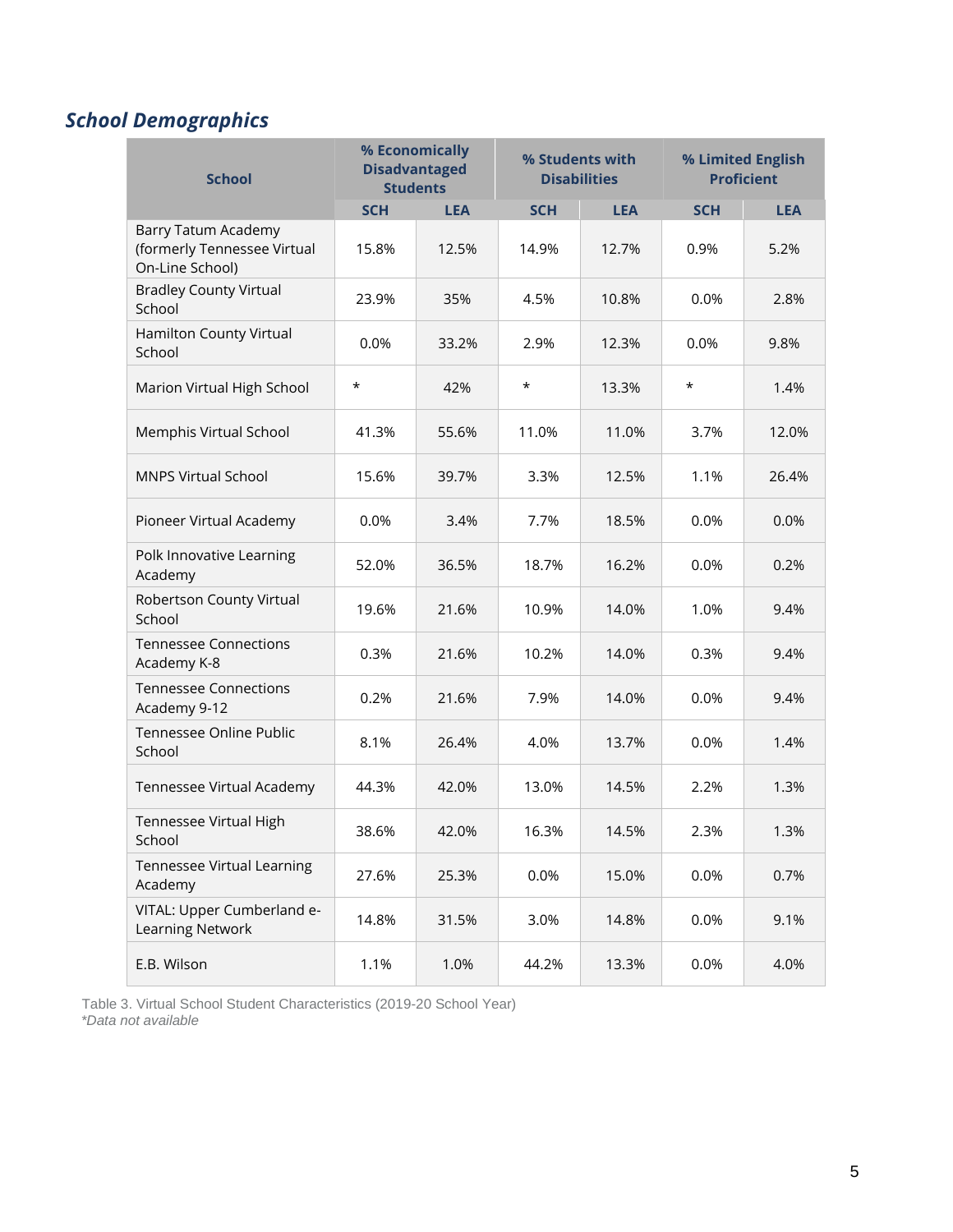#### *Attendance and Graduation*

| <b>School</b>                                                         | <b>K-8 Attendance</b><br><b>Rate</b> |            | <b>K-8 Promotion</b><br><b>Rate</b> |            |            | <b>High School</b><br><b>Attendance Rate</b> | <b>High School</b><br><b>Graduation Rate</b> |            |
|-----------------------------------------------------------------------|--------------------------------------|------------|-------------------------------------|------------|------------|----------------------------------------------|----------------------------------------------|------------|
|                                                                       | <b>SCH</b>                           | <b>LEA</b> | <b>SCH</b>                          | <b>LEA</b> | <b>SCH</b> | <b>LEA</b>                                   | <b>SCH</b>                                   | <b>LEA</b> |
| Barry Tatum Academy<br>(formerly Tennessee Virtual<br>On-Line School) | 94.0%                                | 97.1%      | 100%                                | 100%       | 92.9%      | 95.8%                                        | 100%                                         | 96.8%      |
| <b>Bradley County Virtual School</b>                                  | 100%                                 | 96.6%      | 100%                                | 100%       | 100%       | 95.9%                                        | 100%                                         | 95.0%      |
| Hamilton County Virtual<br>School                                     | 100%                                 | 96.3%      | 100%                                | 98.9%      | 100%       | 94.5%                                        | 100%                                         | 87.0%      |
| Marion Virtual High School                                            | N/A                                  | 95.9%      | N/A                                 | 98.6%      | 100%       | 94.7%                                        | 0.0%                                         | 89.2%      |
| Memphis Virtual School                                                | 100%                                 | 95.3%      | 100%                                | 99.0%      | 100%       | 93.1%                                        | 47.0%                                        | 77.7%      |
| <b>MNPS Virtual School</b>                                            | 98.0%                                | 96.2%      | 100%                                | 99.9%      | 97.0%      | 93.1%                                        | 85.0%                                        | 82.3%      |
| Pioneer Virtual Academy                                               | 98.7%                                | 94.8%      | 100%                                | 98.4%      | 99.5%      | 90.3%                                        | 100%                                         | 98.6%      |
| Polk Innovative Learning<br>Academy                                   | 97.3%                                | 95.7%      | 100%                                | 99.2%      | 96.4%      | 95.9%                                        | N/A                                          | 94.8%      |
| Robertson County Virtual<br>School                                    | 97.3%                                | 95.9%      | 100%                                | 99.2%      | 97.2%      | 94.6%                                        | 84.2%                                        | 93.1%      |
| <b>Tennessee Connections</b><br>Academy K-8                           | 92.6%                                | 95.9%      | 99.9%                               | 99.2%      | N/A        | 94.6%                                        | N/A                                          | 93.1%      |
| <b>Tennessee Connections</b><br>Academy 9-12                          | N/A                                  | 95.9%      | N/A                                 | 99.2%      | 88.0%      | 94.6%                                        | 84.3%                                        | 93.1%      |
| Tennessee Online Public<br>School                                     | N/A                                  | 96.3%      | N/A                                 | 99.3%      | 97.7%      | 96.3%                                        | 97.4%                                        | 94.0%      |
| Tennessee Virtual Academy                                             | 94.9%                                | 95.4%      | 99.5%                               | 99.6%      | N/A        | 94.0%                                        | N/A                                          | 95.4%      |
| Tennessee Virtual High<br>School                                      | N/A                                  | 95.4%      | N/A                                 | 99.6%      | 91.9%      | 94.0%                                        | 0.0%                                         | 95.4%      |
| Tennessee Virtual Learning<br>Academy                                 | N/A                                  | 96.2%      | N/A                                 | 98.7%      | 100%       | 95.3%                                        | 100%                                         | 96.7%      |
| VITAL: Upper Cumberland e-<br>Learning Network                        | 100%                                 | 96.2%      | 100%                                | 99.4%      | 93.1%      | 94.9%                                        | 66.7%                                        | 90.8%      |
| E.B. Wilson                                                           | 100%                                 | 96.4%      | 100%                                | 99.9%      | 99.9%      | 95.8%                                        | 100%                                         | 95.7%      |

Table 4. Virtual School Student Attendance and Promotion Rates (2019-20 School Year)

*N/A = School does not service these grade leve*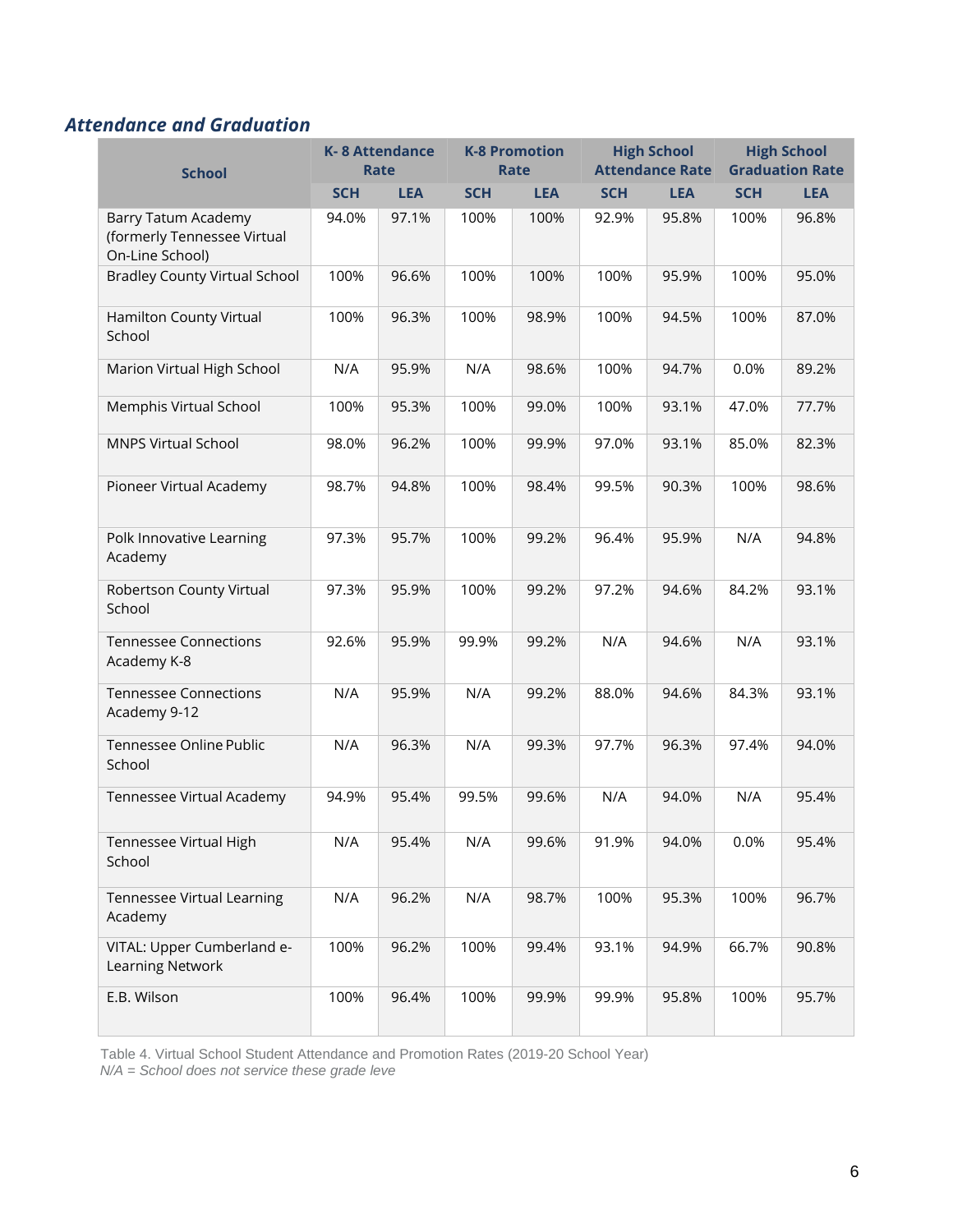#### *Student Mobility & Attrition*

**Student mobility** refers to the number of students who leave the school after October 1 divided by total enrollment of the school. **Attrition rate** is the difference between the number of students who enterand exit after October 1.

| <b>School</b>                                                         | <b>Entering</b><br><b>Enrollment</b> | <b>Exit</b><br><b>Enrollment</b> | <b>Mobility</b><br><b>Rate</b> | <b>Attrition</b><br>Rate |
|-----------------------------------------------------------------------|--------------------------------------|----------------------------------|--------------------------------|--------------------------|
| Barry Tatum Academy (formerly<br>Tennessee Virtual On-Line<br>School) | 114                                  | 63                               | 11.7%                          | 21.2                     |
| <b>Bradley County Virtual School</b>                                  | 67                                   | 10                               | 9%                             | 11.9                     |
| Hamilton County Virtual School                                        | 35                                   | 6                                | $-5.3%$                        | $-5.7$                   |
| Marion Virtual High School                                            | 3                                    | 1                                | 16.7%                          | 33.3                     |
| Memphis Virtual School                                                | 106                                  | 28                               | 9.1%                           | 13.8                     |
| <b>MNPS Virtual School</b>                                            | 90                                   | 18                               | $-4.2%$                        | $-5.6$                   |
| Pioneer Virtual Academy                                               | 14                                   | $\mathbf{1}$                     | 10.5%                          | 15.4                     |
| Polk Innovative Learning<br>Academy                                   | 73                                   | 24                               | 5.4%                           | 8.2                      |
| Robertson County Virtual School                                       | 44                                   | 12                               | 16.2%                          | 26.1                     |
| <b>Tennessee Connections Academy</b><br>$K-8$                         | 701                                  | 173                              | 13%                            | 22.7                     |
| <b>Tennessee Connections Academy</b><br>$9 - 12$                      | 532                                  | 90                               | 20.6%                          | 33.8                     |
| Tennessee Online Public<br>School                                     | 173                                  | 50                               | $-14.9%$                       | $-17.9$                  |
| Tennessee Virtual Academy                                             | 1,343                                | 168                              | $-2.7%$                        | $-3.2$                   |
| Tennessee Virtual High School                                         | 514                                  | 78                               | $-13.8%$                       | $-14.6$                  |
| Tennessee Virtual Learning<br>Academy                                 | 29                                   | 12                               | $-17.1%$                       | $-20.7$                  |
| VITAL: Upper Cumberland e-<br>Learning Network                        | 127                                  | 9                                | 2.7%                           | 3.1                      |
| E. B. Wilson                                                          | 102                                  | 34                               | $-0.7%$                        | $-1$                     |

Table 5. Virtual School Student Mobility and Attrition Rates (2019-20 School Year)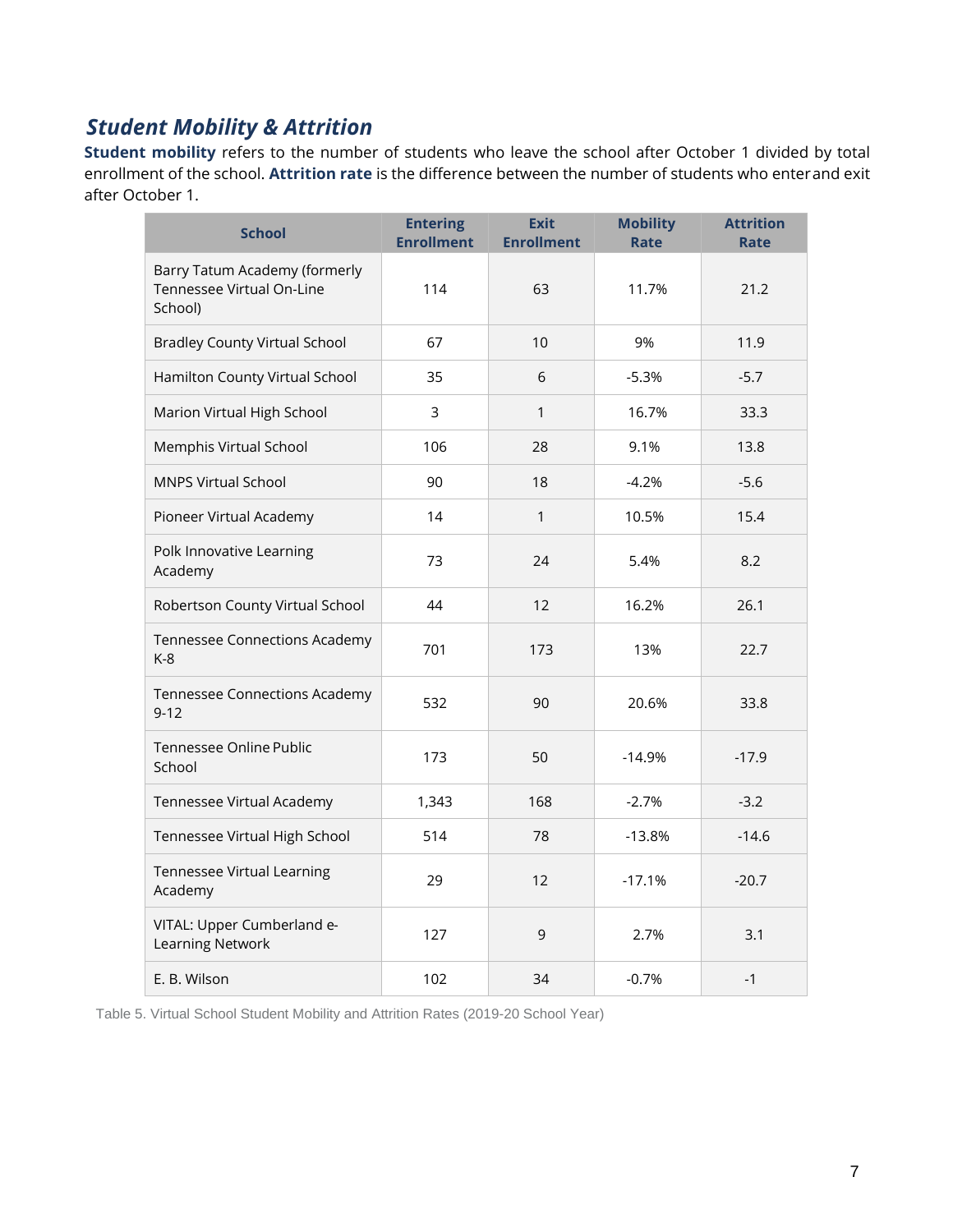## *Accountability*

Virtual schools are public schools created by a school district and, therefore, are subject to the same accountability laws, rules, and regulations as any other public school in Tennessee. The *Virtual Public Schools Act* specifically states that virtual school students shall be subject to regular assessments in language arts, math, science, and social studies. Like each traditional public school, virtual school accountability data is published as part of the annual state Report Card and available for public review.

Virtual school accountability data is published as part of the state Report Card and available for public review.

The General Assembly placed additional accountability measures on virtual

schools in 2013, focusing on student achievement growth, as represented by the Tennessee Value-Added Assessment System (TVAAS). TVAAS composites are reported on a 1-5 scale and are one-year scores. If a virtual school demonstrates student achievement growth at a level 1 or "significantly below expectations" for any three consecutive years of the school's operation, the commissioner of education has the authority to enforce an enrollment cap or direct the district to close the school.



During the 2019-20 school year, school closures caused by the COVID-19 public health emergency resulted in the suspension of statewide testing. Therefore, the table below shows TVAAS scores for virtual schools from the 2018-19 school year. The six virtual schools that opened in the 2019-20 school year do not have any TVAAS scores to report.

For many of the virtual schools in operation prior to the 2019-20 school year, TVAAS scores are not available because class size tends to be lower in virtual school classrooms. In order to calculate a TVAAS score, there must be at least 10 valid tests. For virtual schools with available TVAAS scores, the scores are generally lower than the scores of the district that oversees the virtual school.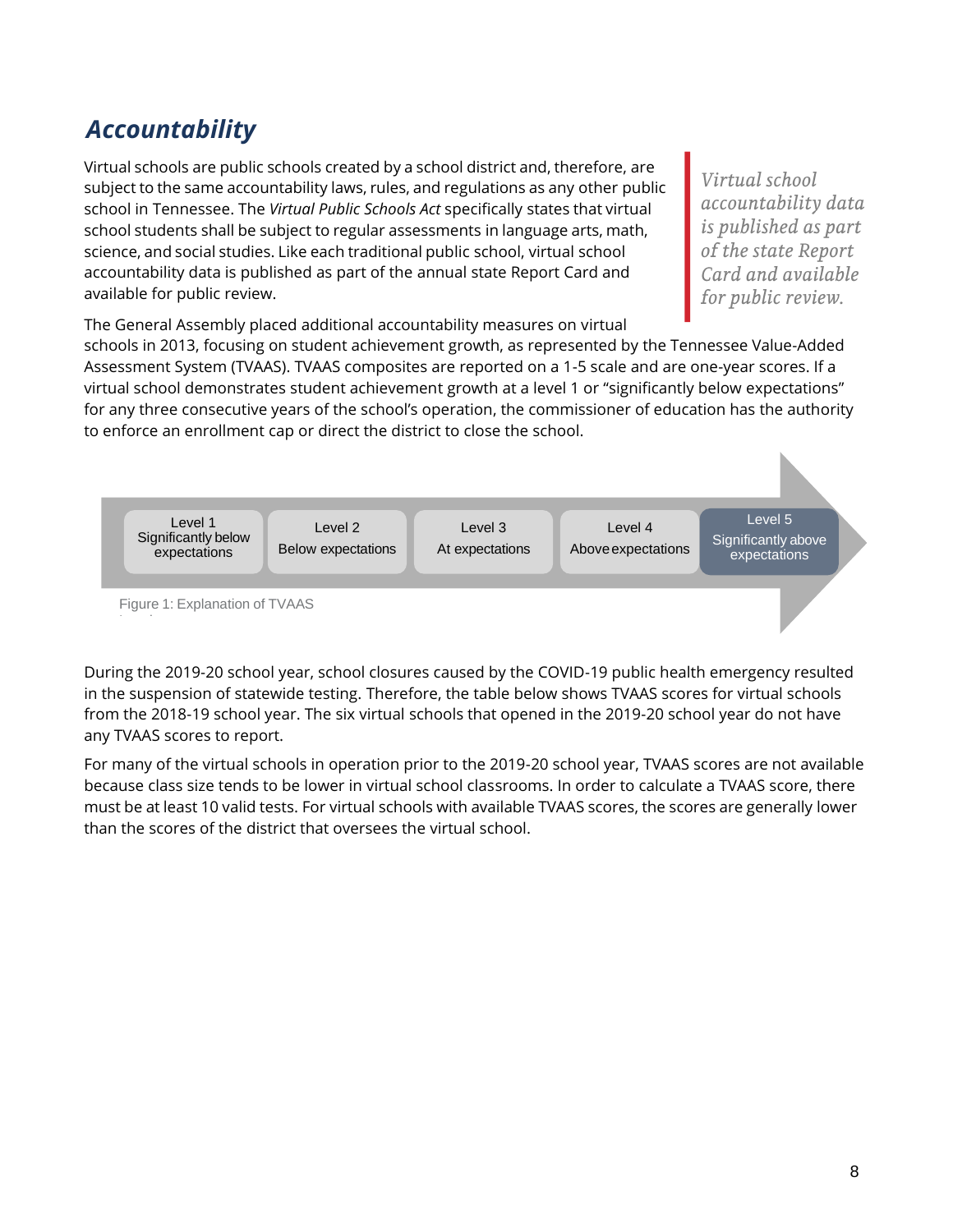#### *Student Achievement Growth: School Year 2018-19*

| <b>School</b>                                                                | <b>Literacy</b> |                | <b>Numeracy</b> |                | <b>Literacy and</b><br><b>Numeracy</b> |                | <b>Science</b> |            | <b>Social Studies</b> |                | <b>Overall Composite</b> |                |
|------------------------------------------------------------------------------|-----------------|----------------|-----------------|----------------|----------------------------------------|----------------|----------------|------------|-----------------------|----------------|--------------------------|----------------|
|                                                                              | <b>SCH</b>      | <b>LEA</b>     | <b>SCH</b>      | <b>LEA</b>     | <b>SCH</b>                             | <b>LEA</b>     | <b>SCH</b>     | <b>LEA</b> | <b>SCH</b>            | <b>LEA</b>     | <b>SCH</b>               | <b>LEA</b>     |
| <b>Barry Tatum Academy</b><br>(formerly Tennessee Virtual<br>On-Line School) | 1               | 5              | 1               | 5              | 1                                      | 5              | N/A            | N/A        | $\overline{2}$        | 5              | 1                        | 5              |
| <b>Bradley County Virtual School</b>                                         | 3               | $\mathbf{1}$   | $\mathbf{1}$    | $\overline{2}$ | $\mathbf{1}$                           | $\mathbf{1}$   | N/A            | N/A        | 3                     | $\mathbf{1}$   | $\mathbf{1}$             | $\mathbf{1}$   |
| Hamilton County Virtual<br>School                                            | $\star$         | 5              | $\star$         | 5              | $\star$                                | 5              | N/A            | N/A        | $\star$               | 5              | $\star$                  | 5              |
| Marion Virtual High School**                                                 |                 |                |                 |                |                                        |                |                |            |                       |                |                          |                |
| Memphis Virtual School                                                       | $\overline{2}$  | $\mathbf{1}$   | $\mathbf{1}$    | $\mathbf{1}$   | $\mathbf{1}$                           | $\mathbf{1}$   | N/A            | N/A        | $\overline{2}$        | $\mathbf{1}$   | $\mathbf{1}$             | $\mathbf{1}$   |
| <b>MNPS Virtual School</b>                                                   | 4               | $\overline{4}$ | 2               | 5              | 3                                      | 5              | N/A            | N/A        | 3                     | $\mathbf{1}$   | 3                        | 3              |
| Pioneer Virtual Academy**                                                    |                 |                |                 |                |                                        |                |                |            |                       |                |                          |                |
| Polk Innovative Learning<br>Academy**                                        |                 |                |                 |                |                                        |                |                |            |                       |                |                          |                |
| Robertson County Virtual<br>School                                           | 3               | $\overline{4}$ | 1               | 3              | 1                                      | $\overline{4}$ | N/A            | N/A        | 3                     | $\overline{2}$ | 1                        | 3              |
| <b>Tennessee Connections</b><br>Academy K-8**                                |                 |                |                 |                |                                        |                |                |            |                       |                |                          |                |
| <b>Tennessee Connections</b><br>Academy 9-12**                               |                 |                |                 |                |                                        |                |                |            |                       |                |                          |                |
| Tennessee Online Public<br>School                                            | 5               | 5              | 5               | 5              | 5                                      | 5              | N/A            | N/A        | 3                     | 5              | 5                        | 5              |
| Tennessee Virtual Academy                                                    | $\mathbf{1}$    | $\mathbf{1}$   | $\mathbf{1}$    | $\overline{1}$ | $\mathbf{1}$                           | $\mathbf{1}$   | N/A            | N/A        | $\mathbf{1}$          | $\mathbf{1}$   | 1                        | $\mathbf{1}$   |
| Tennessee Virtual High<br>School**                                           |                 |                |                 |                |                                        |                |                |            |                       |                |                          |                |
| <b>Tennessee Virtual Learning</b><br>Academy                                 | $\star$         | 5              | $\star$         | 5              | $\star$                                | 3              | N/A            | N/A        | $\star$               | 5              | $\star$                  | 5              |
| VITAL: Upper Cumberland<br>Learning Network                                  | $\star$         | 5              | $\star$         | $\overline{2}$ | $\star$                                | 3              | N/A            | N/A        | $\star$               | $\overline{2}$ | $^\star$                 | $\overline{2}$ |
| E.B. Wilson                                                                  | $\star$         | 5              | $\overline{2}$  | 5              | $\overline{2}$                         | 5              | N/A            | N/A        | $\star$               | 5              | $\overline{2}$           | 5              |

Table 6. Virtual Schools TVAAS Scores (School Year 2018-19)

*\*Indicates school had insufficient data to generate TVAAS scores in this subject*

*\*\*Indicates a virtual school that opened in 2019-20*

*N/A = Science not assessed during this academic year*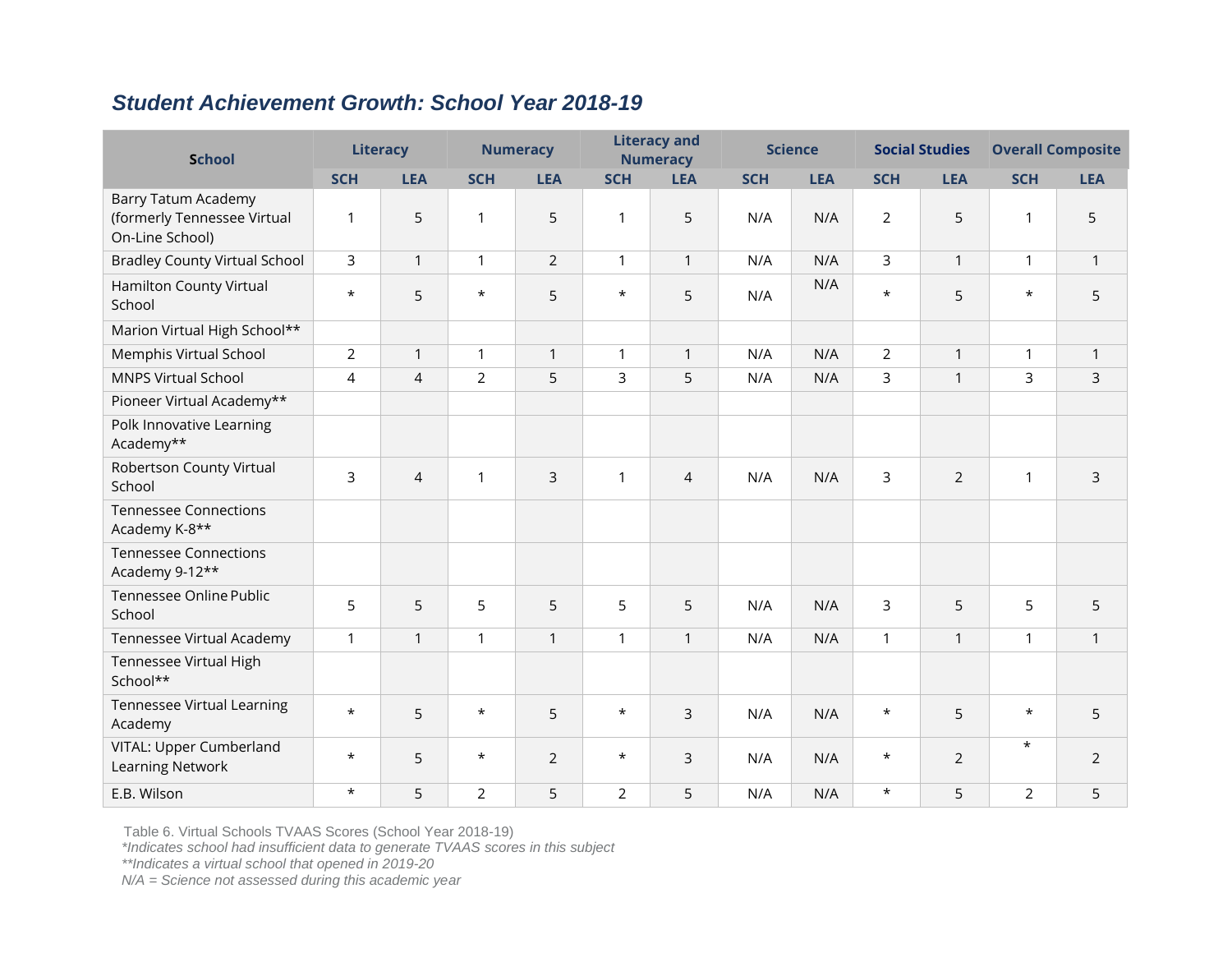#### *Funding*

Virtual schools are funded in the same manner as traditional public schools are funded. Pursuant to T.C.A. § 49- 16-204, a virtual school "shall be provided resources as any other public school in the state." State funding allocations for the basic education program (BEP) are district-based and not based on individual schools. School districts can use BEP funds from both state and local sources to implement and operate their virtual schools. The table below provides the BEP funding for each virtual school operating in the 2019-20 school year, including the state share and required local match, on both an aggregate and per pupil basis.

| <b>School</b>                                                      | <b>State Funds Generated -</b><br><b>Total</b> | <b>State Funds Generated -</b><br><b>Per Pupil</b> |
|--------------------------------------------------------------------|------------------------------------------------|----------------------------------------------------|
| Barry Tatum Academy (formerly<br>Tennessee Virtual On-Line School) | \$817,505.40                                   | \$7,171.10                                         |
| <b>Bradley County Virtual School</b>                               | \$495,682.75                                   | \$7,398.25                                         |
| Hamilton County Virtual School                                     | \$259,040.25                                   | \$7,401.15                                         |
| Marion Virtual High School                                         | \$22,381.53                                    | \$7,460.51                                         |
| Memphis Virtual School                                             | \$839,795.60                                   | \$7,922.60                                         |
| <b>MNPS Virtual School</b>                                         | \$755,291.70                                   | \$8,392.13                                         |
| Pioneer Virtual Academy                                            | \$117,512.36                                   | \$8,393.74                                         |
| Polk Innovative Learning Academy                                   | \$571,877.62                                   | \$7,833.94                                         |
| Robertson County Virtual School                                    | \$337,499.36                                   | \$7,670.44                                         |
| Tennessee Connections Academy K-8                                  | \$5,376,978.44                                 | \$7,670.44                                         |
| Tennessee Connections Academy 9-12                                 | \$4,080,674.08                                 | \$7,670.44                                         |
| Tennessee Online Public School                                     | \$1,276,193.32                                 | \$7,376.84                                         |
| Tennessee Virtual Academy                                          | \$9,879,040.85                                 | \$7,355.95                                         |
| Tennessee Virtual High School                                      | \$3,780,958.30                                 | \$7,355.95                                         |
| Tennessee Virtual Learning Academy                                 | \$211,321.26                                   | \$7,286.94                                         |
| VITAL: Upper Cumberland<br>e-Learning Network                      | \$956,428.11                                   | \$7,530.93                                         |
| E.B. Wilson                                                        | \$748,596.36                                   | \$7,339.18                                         |

Table 7. State Funds Generated for Virtual Schools (School Year 2019-20)